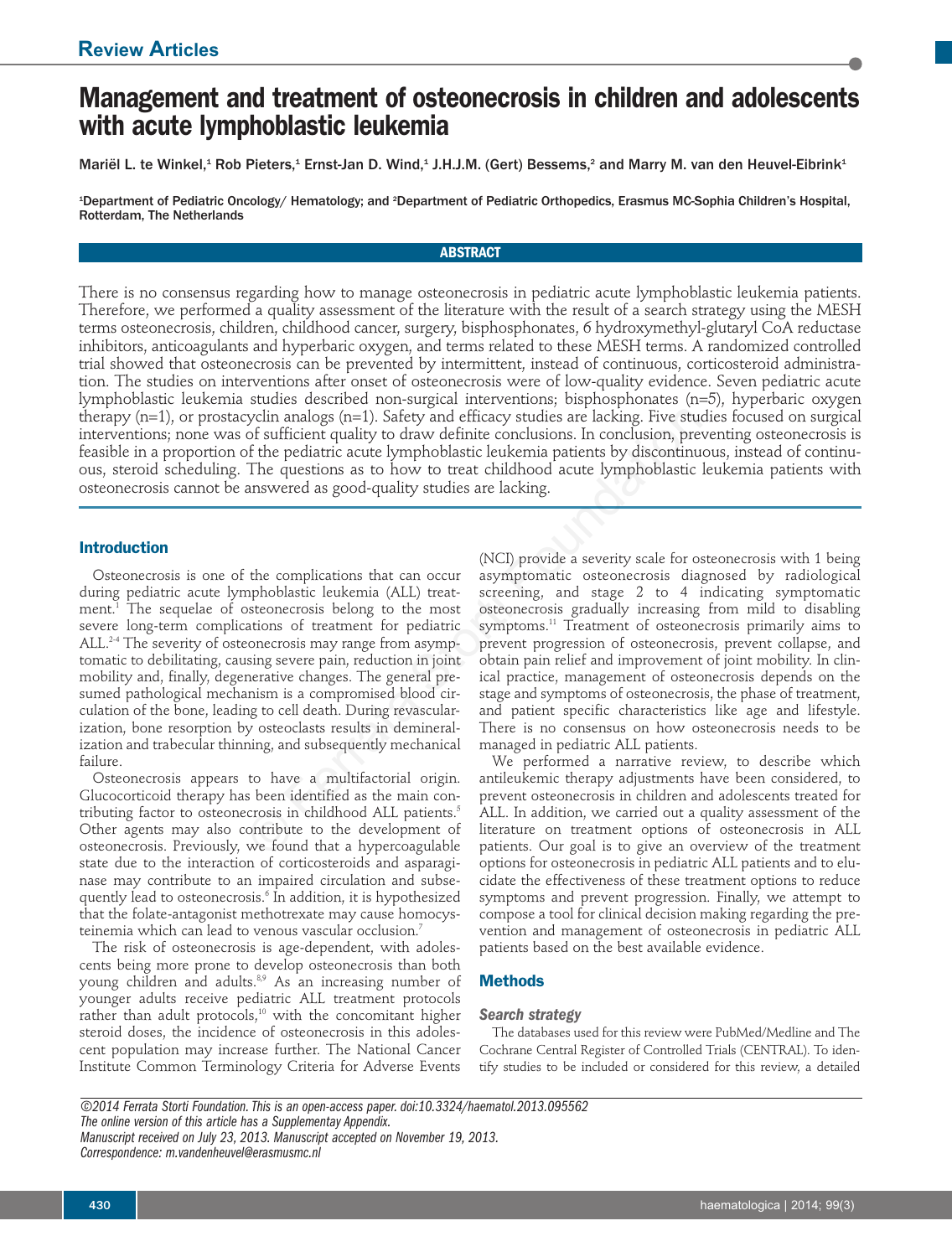search strategy was developed (*Online Supplementary Table S1*) with the following MESH terms as main subjects: osteonecrosis, children, childhood cancer, surgery, bisphosphonates, 6 hydroxymethyl-glutaryl CoA reductase inhibitors, anticoagulants and hyperbaric oxygen. We placed no restrictions on the type of study, so randomized controlled trials (RCTs), as well as non-randomized studies (NRS), case series and single case reports were reviewed. To identify additional eligible articles, we screened the reference lists of the retrieved reviews. Moreover, those reviews specifically focusing on the influence of corticosteroid dosing and timing to prevent osteonecrosis in pediatric ALL were used to describe which antileukemic therapy adjustments could be considered. Only English language articles that had been published since 1990 until 1<sup>st</sup> August 2013 were included. Finally, we searched for existing guidelines for treatment of osteonecrosis in the Clinical Practice Guidelines (National Guideline Clearinghouse (NGC)) and The Cochrane Collaboration.

## *Types of participants and diagnostic criteria*

With this study, we aimed to find evidence for a guideline to prevent osteonecrosis and to intervene at time of occurrence of osteonecrosis in patients with ALL aged 0 to 21 years. As we acknowledge the small number of studies that address the population of interest, all studies on preventive and therapeutic strategies for osteonecrosis that partially address the population of interest (part of the study population >21 years or no inclusion of ALL patients only) were reviewed in order to support decision making.

We did not make any restrictions on which joints were affected. Articles on osteonecrosis of the jaw (which is defined as "presence of exposed bone in the oral cavity which does not heal within eight weeks" and which is another entity to the osteonecrosis described here) were excluded. The diagnosis of osteonecrosis had to be confirmed with radiological data (e.g. X-ray, computed tomography (CT), magnetic resonance imaging (MRI), Tc99 bone scan). Studies that do not describe the criteria used to establish the diagnosis of osteonecrosis were excluded.

#### *Types of interventions*

As there is as yet no consensus on which types of interventions are preferably used to treat symptomatic osteonecrosis in pediatric ALL patients, we included studies that describe the outcome of surgical as well as non-surgical management of osteonecrosis. Any length of treatment and, for drug therapy, all administration routes were considered.

## *Types of outcome measures and adverse events*

For the studies on prevention of osteonecrosis, we used incidence rates of osteonecrosis as outcome parameter. The primary outcomes for the intervention studies were recovering of osteonecrosis lesions indicated by improvement of the clinical grade of the lesions, or alternatively the delay in progression of osteonecrosis measured by radiological imaging techniques. The clinical grade of lesions may be expressed as NCI criteria,<sup>11</sup> and/or the Harris hip score<sup>12</sup> or the d'Aubigné and Postel score,<sup>13</sup> all addressing pain relief, improvement of joint mobility, and improvement of joint function. Radiological outcome may be measured by imaging techniques such as X-ray, CT or MRI, and comprises reduction of the involved surface area or volume, reduction of the number of localizations, improvement of sclerotic changes and bone fragmentation, improvement of formed sequesters, or improvement of radiological staging (e.g. Ficat and Arlet<sup>14</sup> or the Association of Research Circulation Osseous  $(ARCO)^{15}$ ). Secondary outcomes were defined as reduction of the use of analgesics, improvement of the quality of life, and the need for subsequent surgery. Follow-up time was defined as: short  $\leq 2$ 

years after intervention), intermediate (2-5 years after intervention), and long (≥5 years after intervention). We summarized the effects of the interventions on outcome parameters by classifying them as positive, stable or worsened outcome.

Adverse events were defined as any effect not listed as an outcome and reported as a side effect by the authors or judged as such by us. The events were classified as: immediate (less than 24 h after intervention); early (1-8 days after intervention); and long term (>8 days after intervention).

## *Study selection, quality assessment and presentation*

After employing the search strategy described above, the initial screening on title and abstract of identified references was performed by one reviewer. Possibly relevant articles were purchased as full text articles and a final selection was made based on the aforementioned inclusion criteria. Additionally, a screening on methodological quality was performed by a checklist that had been designed before starting the review (*Online Supplementary Appendix)*. This methodological appraisal was performed by one reviewer (MLW). A random sample of 25% of the full-text articles was reviewed by a second reviewer (EDW) to evaluate agreement between reviewers (κ statistic). Moreover, in case of doubt about eligibility by the first reviewer, articles were reviewed by the second reviewer. Discrepancies between the 2 reviewers were resolved by the consultation of a third independent reviewer (MMHE). To assess the quality of the included studies, we categorized them into 5 levels of evidence based on study design and number of included patients (*Online Supplementary Table S2A and B*). Results are presented in a descriptive way, and were evaluated by the other reviewers (the authors). and unagy<br>not criterial expendix. This methoodological appraising the same<br>deviation for the criterial end of the intervent at time of occurrence of was reviewed by a second reviewer (ED<br>with ALI aged 0 to 21 years. As we

## **Results**

#### *Results of the search strategy*

Running the searches in the electronic database of PubMed/Medline yielded a total of 4412 English language references published after 1990 (after exclusion of duplicates). *Online Supplementary Figure S1* illustrates a flowchart of study identification and selection. Initial screening from the title and/ or abstract excluded 4228 references, based on discussing osteonecrosis of the jaw (n=70) or not being within the scope of the review/not describing an intervention (n=4158). The remaining 184 articles were fully assessed. A total of 104 articles were excluded after assessing the full-text article. Thirty articles were reviews and were, therefore, used for cross referencing which did not result in any further inclusions. Seven articles on preventive strategies to reduce the development of osteonecrosis in children or adolescents with ALL were extracted from the 30 reviews. A search of the Cochrane Central Register of Controlled Trials (CENTRAL) and the Clinical Practice Guidelines (NGC) did not identify additional articles or guidelines about the treatment of osteonecrosis in children and adolescents. Fourteen articles specifically described pediatric ALL patients<sup>16-29</sup> and 36 articles partially addressed the population of interest.<sup>30-65</sup> Of those 14 articles specifically describing pediatric ALL patients, 7 reported the results of non-surgical interventions and 7 reported the results of surgical interventions for osteonecrosis.

## *Quality assessment*

The reviewers were in excellent agreement on articles for inclusion, with a κ statistic of 0.9. *Online Supplementary*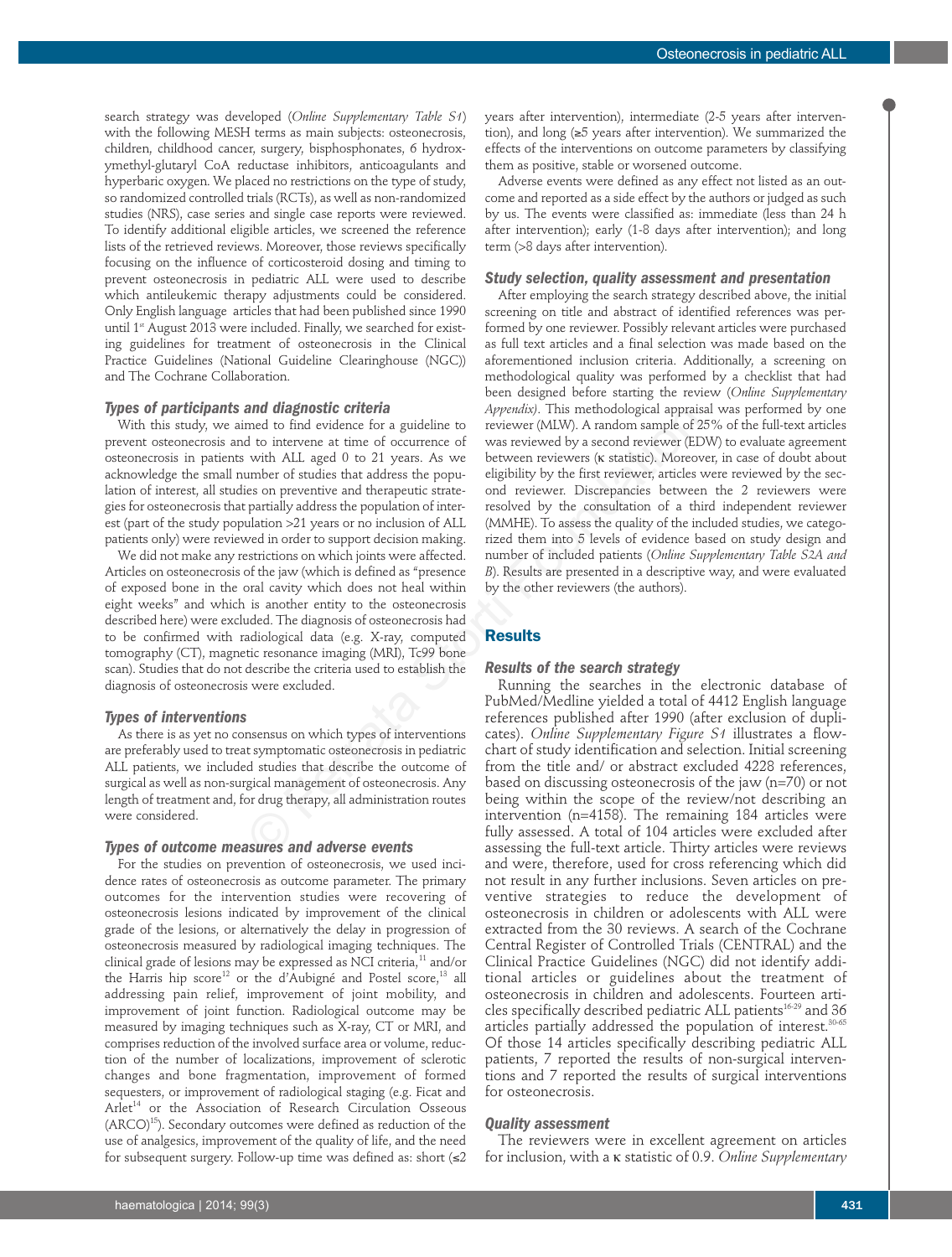*Table S3* shows an overview of the quality assessment of the preventive strategies, as well as the non-surgical and surgical interventions. The 7 studies on preventive strategies that were extracted from the 16 reviews, showed consistent results and most were of high quality (level 1). Of the 14 included pediatric ALL intervention studies, the majority had a level of evidence of 4-5 (n=12); there was one study with a level of evidence of 3, and one with a level of evidence of 2. No randomized controlled trials on intervention for osteonecrosis met the inclusion criteria of the current study. Therefore, we can only give recommendations on interventional approaches that are supported with low to moderate evidence from literature.

## *Preventive strategies: antileukemic therapy adjustments*

Seven of the 16 reviews addressed the influence of the administration schedule of corticosteroids (cumulative dose, type of corticosteroid, continuous *vs.* discontinuous administration) on the incidence of osteonecrosis in pediatric ALL as preventive strategy.<sup>1,3,66-70</sup> Dexamethasone is not indisputably more toxic to the skeleton than prednisone.<sup>67</sup> The DFCI investigators retrospectively compared dexamethasone and prednisone as post-remission corticosteroid between 2 consecutive studies in ALL patients aged 0-18 years and they found no difference in the 5-year cumulative incidence of osteonecrosis.4 Nonetheless, a later study of the same group randomized between prednisone and dexamethasone in the post-induction phase and reported a higher 5-year cumulative incidence of osteonecrosis for those receiving dexamethasone when aged 10 years or over.<sup>71</sup> Similarly, the COG study group only found a difference in incidence of osteonecrosis when using dexamethasone compared to prednisone during induction phase for patients aged 10 years or over.<sup>72,73</sup> On the other hand, the UK Medical Research Council (patients aged 1-18 years), the BFM-group (patients aged 1-17 years), and the Tokyo Children's Cancer Study Group (patients aged <10 years) found no difference in the incidence of osteonecrosis between patients receiving prednisone and dexamethasone.<sup>74-76</sup> Finally, we prospectively investigated the cumulative incidence of symptomatic osteonecrosis in pediatric ALL patients aged 1-18 years using a treatment protocol with a relatively high cumulative dose of dexamethasone (1244-1370 mg/m $^2\,)$ and found an incidence of 6%, which is not higher than incidences reported by other studies using lower doses.<sup>9</sup> Dose reduction of corticosteroids might be beneficial, as data from multiple ALL trials show a higher incidence of osteonecrosis with higher cumulative doses of corticosteroids.77,78 However, both the use of multi-agent treatment protocols, and the use of different conversion rates for dexamethasone to prednisone make it difficult to compare data of various protocols. In an MRI-screening study, dexamethasone plasma levels turned out to be higher in those with grade 3-4 osteonecrosis than in those with lower grade osteonecrosis or those without osteonecrosis, even after adjusting for age.<sup>79</sup> indentice of osteomerosis in peati-<br>renotates and unknown. In additionary and the reduces of stategy, the<br>set stategy, the secretively compared arms may be due to other difference<br>fersigntary retrogenceively compared arms

However, ALL cells from older ALL patients tend to be more resistant to corticosteroids than ALL cells from young children,<sup>80,81</sup> making it questionable to recommend lower doses of corticosteroids to offset the lower clearance observed in older patients with ALL. Interestingly, timing of dexamethasone may be more relevant than the cumulative dose, because osteonecrosis occurs less frequently with intermittent administration of corticos-

teroids than with continuous corticosteroid schedules.<sup>82</sup> This positive effect of a 'steroid holiday' was first shown in a mouse model.<sup>83</sup> Recently a randomized clinical trial, including ALL patients aged 10 years or over, confirmed that the dosing schedule of corticosteroids during postinduction intensification supersedes the effect of the cumulative exposure of corticosteroids on the development of treatment-related osteonecrosis.<sup>84,85</sup>

Glucocorticoids are directly toxic to osteocytes, inducing apoptosis and resulting in osteonecrosis. Glucocorticoid exposure also leads to lipid infiltration of the marrow and osteocyte hypertrophy, causing increased intramedullary pressure and consequent reduced bloodflow. Epiphyseal closure during puberty may reinforce this process. Intermittent corticosteroid administration probably allows for recovery of this intramedullary pressure. The exact pathophysiology for the lower osteonecrosis rates with this intermittent administration of corticosteroids is still unknown. In addition, in the randomized trial of Mattano *et al*., we cannot rule out the possibility that the difference in osteonecrosis rates between the two arms may be due to other differences in the chemotherapy schedule.

When considering adjustments of corticosteroid schedules, the risk of impairment of the event-free survival (EFS) of ALL always needs to be taken into consideration. Mattano *et al*. described a trend toward improved EFS among osteonecrosis patients and speculated that this could be due to the high corticosteroid sensitivity in osteonecrosis patients.<sup>2</sup> In our recently published prospective study of the Dutch Childhood Oncology Group (DCOG), we could not find a higher EFS in patients with osteonecrosis.<sup>9</sup>

In conclusion, prevention of treatment-related osteonecrosis is feasible by discontinuous, instead of continuous, steroid scheduling in patients at high risk of osteonecrosis. Although it remains difficult to adequately define patients at high risk for osteonecrosis, at least older age and female gender are risk factors. As osteonecrosis has been reported in pediatric cancer patients who did not receive corticosteroids,<sup>33,86</sup> also other antileukemic therapy adjustments might be considered in the future, such as asparaginase and methotrexate that may interact with glucocorticoids.6,83 Yet, there is not enough evidence in the literature to support advising adjustments such as limiting asparaginase or methotrexate dose. Finally, genetic variation may determine susceptibility to drug toxicity and influence the risk profile of osteonecrosis in ALL.

## *Non-surgical interventions for osteonecrosis in pediatric ALL patients*

Seven studies focused on non-surgical interventions for osteonecrosis in pediatric ALL patients (*Online Supplementary Table S4A*). Five studies provided data on bisphosphonates,<sup>17,19,23,26,27</sup> one study described an intervention with hyperbaric oxygen therapy,<sup>20</sup> and one study reported on a prostacyclin analog.<sup>24</sup> No studies compared the effectiveness of different antileukemic therapy adjustments as treatment option after the onset of osteonecrosis on the symptoms or radiological progression of osteonecrosis. *Online Supplementary Table S5* shows the reported outcomes for the different non-surgical interventions. The five articles on bisphosphonates (alendronate, pamidronate and zoledronate) in small numbers of pediatric ALL patients describe some positive effect on pain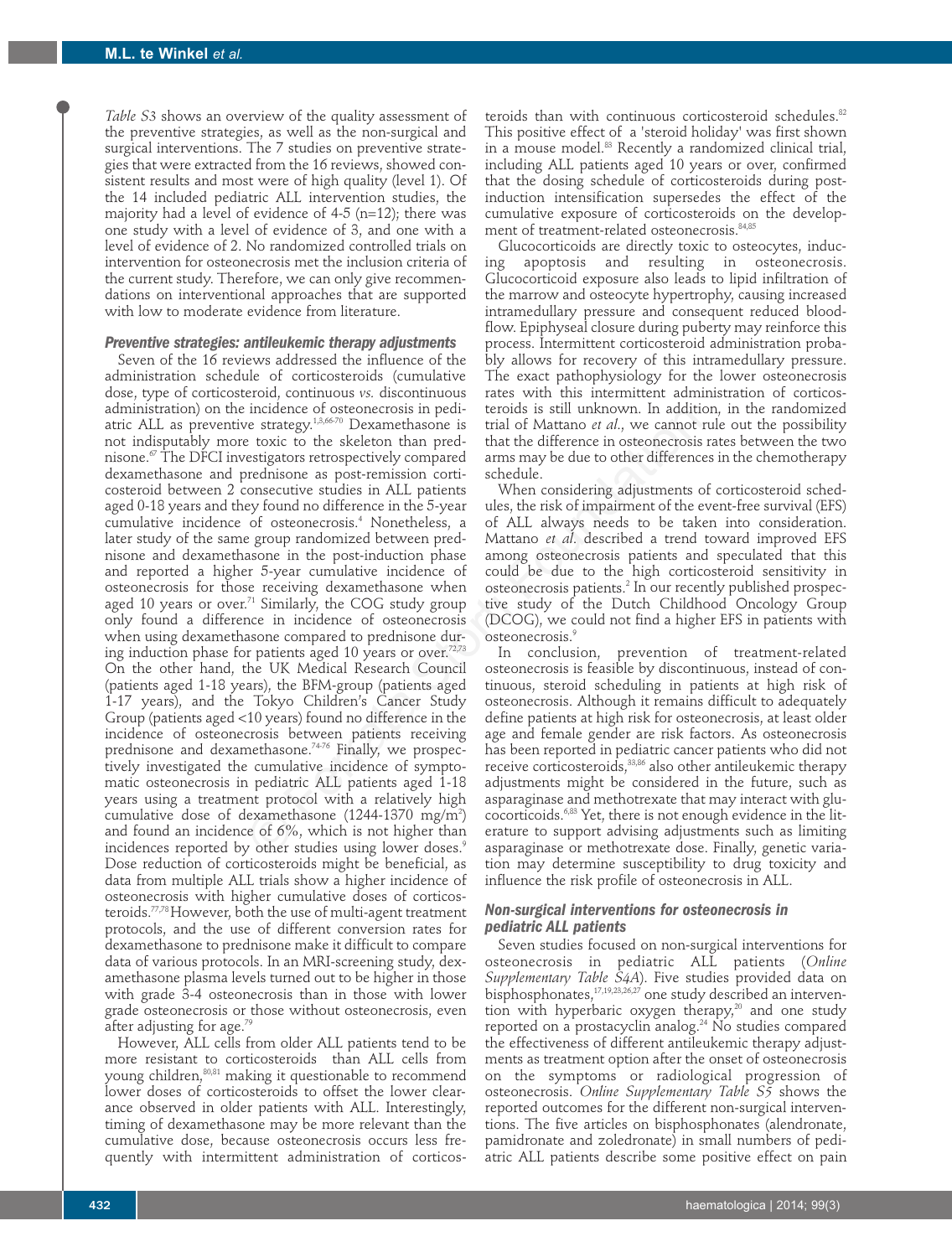and range of motion, but no favorable effect on the radiological outcome.<sup>17,19,25,26,27</sup> As no proper controls were used in these studies, the real benefit for these drugs was not shown. Side effects consisted of acute phase reactions (headache, fever, nausea, vomiting, malaise), mainly after the first infusion.

The study on hyperbaric oxygen therapy in pediatric patients with ALL (n=21) / non-Hodgkin lymphoma (n=6) included not only patients with osteonecrosis but also those with bone marrow edema.<sup>20</sup> Of the 27 patients, only 19 gave informed consent for hyperbaric oxygen therapy; the other 8 patients were considered as controls. This way of allocating patients to an intervention or a control group leads to the risk of selection bias. All patients became pain-free, and there was no difference in the need for surgery between patients with and without hyperbaric oxygen therapy. Only mild adverse events occurred, such as eardrum irritation and middle ear irritation.

The study on the prostacyclin analog (iloprost) in 7 patients with pediatric ALL and one with Hodgkin lymphoma did not have controls, so no conclusions can be drawn from this study.24 In addition, part of the patients underwent core decompression prior to the iloprost treatment, which may substantially affect the outcomes. The reported side-effects were headache, nausea, vomiting and phlebitis.

## *Surgical interventions for osteonecrosis in pediatric ALL patients*

Seven studies described surgical interventions for osteonecrosis in pediatric ALL patients (*Online Supplementary Table S4B*), including bone or cartilage stimulating methods, containment-improving or pressure relieving methods and joint replacements. Three case series of, in total, only 7 pediatric ALL patients described the implantation of autologous osteogenic cells.<sup>16,18,22</sup> As these 3 studies used no controls, no conclusions can be drawn on the efficacy of these methods. Osteochondral grafting suggested a favorable outcome in 5 of the 6 patients, but again without proper controls.<sup>21,28</sup> One study described resurfacing arthroplasty in 14 young patients with hematologic malignancies.<sup>25</sup> In this exploratory study, younger age and larger osteonecrosis lesions were significant risk factors for failure. One case report described an exceptional hip reconstruction procedure with a subtrochanteric valgus extension osteotomy and distal femoral lengthening using an external fixator.<sup>29</sup> prostacyclini analog (uoprost) in / tact that there are some studies<br>  $x^8$ -HL and one with Hodgkin lym-<br>
asparaginase and methotreate cor<br>
controls, so no conclusions can be ment of osteonecrosis, there is still<br>  $x^8$ -H

## **Discussion**

As there is no evidence-based consensus on how osteonecrosis needs to be managed in pediatric ALL patients, we reviewed the possible preventive strategies for osteonecrosis in this patient population. We reviewed the current status of valid antileukemic therapy adjustments to prevent osteonecrosis. Regarding the interpretation of these data, one should keep in mind the many differences in scheduling between therapy protocols. Moreover, the use of multiple agents simultaneously makes it difficult to distinguish the effect of corticosteroids from other antileukemic agents. Lastly, different studies use various equivalent dose calculations to compare prednisone and dexamethasone doses. The generally assumed equivalent dose ratio of prednisone *versus* dexamethasone is 7; however, we feel that there is evidence

from literature that this ratio may be substantially higher. $87$ Therefore, higher osteonecrosis rates and better survival rates with dexamethasone compared to prednisone, that are sometimes reported based on studies using a ratio of less than 7, may not be reliable. There is evidence that reducing the cumulative dose of corticosteroids may reduce the osteonecrosis rate; however, the risk of impairment of the event-free survival (EFS) of ALL needs to be considered carefully. Moreover, reducing the risk of treatment-related osteonecrosis is feasible by discontinuous, instead of continuous, steroid administration in a subset of patients with ALL at increased risk of osteonecrosis. Although, it remains difficult to adequately define those high-risk patients, at least older age and female gender are risk factors for osteonecrosis.9 When considering chemotherapy adjustments after the onset of osteonecrosis, the possible negative effects on the event-free survival (EFS) of ALL need to be carefully discussed. Despite the fact that there are some studies suggesting that both asparaginase and methotrexate contribute to the development of osteonecrosis, there is still not enough evidence in the literature to advise adjustments of these agents.

In addition, we reviewed possible treatment options for osteonecrosis in pediatric ALL patients. The majority of these studies were of low-quality evidence, so there is insufficient evidence to confidently judge all treatment options. A significant problem in determining the effectiveness of interventions for osteonecrosis was that most studies lacked proper control populations. Moreover, in studies that did describe a control population, there was often selection bias as patients were frequently assigned to an intervention based on the stage of osteonecrosis or risk factors for deterioration or collapse. Interventions for osteonecrosis were performed in different phases of chemotherapeutic treatment or after cessation of treatment, which hampers the comparison of outcomes. Furthermore, most included studies only had a short follow up  $\left\langle 5 \right\rangle$  years).

Non-surgical interventions for osteonecrosis that were reported in children and adolescents with ALL were administration of bisphosphonates, hyperbaric oxygen therapy and a prostacyclin analog. As these studies all included low numbers of patients and most did not use control populations, there is no evidence for the benefits of these interventions in practice. Currently, there are no safety and efficacy studies available to support the use of these agents in children treated for ALL. As the risk for osteonecrosis of the jaw was reported in adult patients receiving bisphosphonates, it may be interesting to note that this side-effect was never reported in children. Within osteonecrosis lesions, bisphosphonates are active in the revascularized bone. The majority of the bisphosphonates, however, are active in the remainder of the skeleton, resulting in a systemic effect of bisphosphonates.<sup>88</sup> This systemic effect might be of benefit in pediatric ALL patients with osteonecrosis, as often multiple joints are involved and because of the additional (unintentional) positive effects on bone density; but there is no evidence of this. As hypercoagulability and hyperlipidemia have been associated with osteonecrosis in animal studies and *in vitro* studies, one could suppose that administration of anticoagulants or lipid-lowering agents might be beneficial. However, studies on the administration of low-molecular weight heparin or statins were not performed in pediatric ALL patients or in other pediatric populations or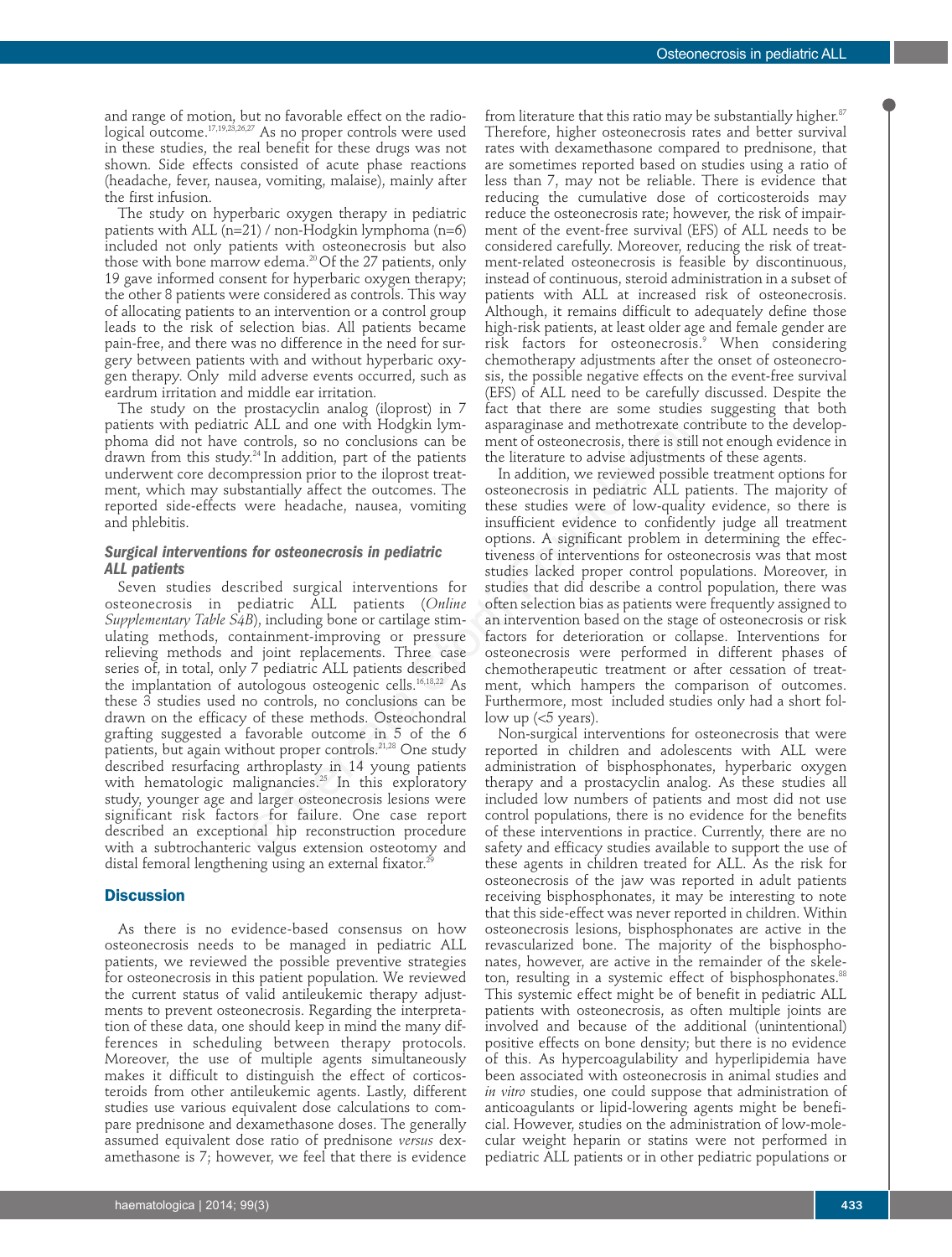in adult patients with ALL.

An extensive review of the effect of orthopedic techniques is beyond the scope of this article. To interpret data of surgical interventions, it is important to acknowledge that not only changes in biomechanics are influencing the outcome, but also an increased blood flow and an altered activity pattern. Moreover, interpretation of data is complicated by the fact that reported surgical interventions were performed in different stages of osteonecrosis and either directly or after failure of non-surgical approaches. When there is already severe deterioration or collapse, surgical treatment may be inevitable. This review, however, shows that only low-quality studies on surgical interventions were available in children and adolescents with ALL, so we cannot reliably advise in favor of the effectiveness of surgical interventions. Joint replacements in a young patient may not be preferable as the long life expectancy and their active lifestyle give an increased risk of multiple revisions, with subsequent negative effects on quality of life.25,89 Moreover, it should always be taken into consideration that the symptoms of osteonecrosis are reversible in a large proportion of the patients.<sup>9</sup>

## *Clinical decision making on the management of osteonecrosis in pediatric ALL*

Although we realize that evidence-based clinical decision making regarding the management of osteonecrosis in pediatric ALL patients based on the available literature is not possible, recommendations can be given based on expert opinion. To develop a clinical practice guideline, future high-quality research on efficacy and safety of interventions for osteonecrosis in childhood ALL is necessary.

Prevention of osteonecrosis is more relevant than cure, and the risk of treatment-related osteonecrosis can be reduced by discontinuous, instead of continuous, steroid administration. When antileukemic therapy adjustments are considered, this always has to be balanced against the primary goal of cure of ALL.

We propose clinical screening of osteonecrosis, focused on persistent pain in arms or legs independent of vincristine administration, limping and/or limited range of motion of joints. This seems to be more relevant than radiological screening in ALL patients, as there is no clear evidence that in cases of asymptomatic osteonecrosis any intervention might prevent progression to symptomatic osteonecrosis. Moreover, many asymptomatic osteonecrosis patients do not go on to experience symptomatic disease at all.<sup>79</sup> We advise clinical screening for symptomatic osteonecrosis until three years after diagnosis, as the large majority (>90%) of the patients in our recently published prospective study developed symptoms of osteonecrosis during therapy.<sup>9</sup> In addition, Strauss

*et al*. reported that the cumulative incidence of osteonecrosis showed a relatively fast increase during the first three years after diagnosis of ALL and reached a plateau phase afterwards.4 Similarly, Mattano *et al*. found in the CCG-1882 only 1 out of 111 patients and in the CCG-1961 only 4 out of 143 patients with symptomatic osteonecrosis beyond three years after diagnosis of ALL.<sup>2,84</sup> Special awareness of symptomatic osteonecrosis is recommended in patients at high risk of osteonecrosis. Risk factors for osteonecrosis are age 10 years or over, female gender and the use of a high dose of corticosteroids, as these factors are consistently found to contribute to the development of osteonecrosis.2,9 In case of symptoms, MRI is the preferable method to diagnose osteonecrosis.<sup>90</sup>

Despite clear evidence, weight-bearing restrictions and adequate pain management are advised in patients with osteonecrosis based on biological plausibility. In case of osteonecrosis diagnosed on MRI, lesion size (i.e. surface area of a joint or lesion volume) seems to be the best predictor for clinical joint outcome.<sup>91,92</sup> Lesions occupying more than 30% of the joint surface show high likelihood of joint deterioration or collapse, and, therefore, non-surgical treatment options may be considered. As no safety and efficacy studies on these non-surgical treatment options, such as bisphosphonates, are available, these agents need to be taken forward as part of a clinical trial. Surgical interventions during or shortly after ALL treatment are discouraged, because of the self-limiting course of osteonecrosis in the majority of the pediatric ALL patients.<sup>9,93</sup> Only in case of severe deterioration or collapse of a joint may surgical treatment be required, and joint preserving methods are preferred to partial or total joint replacements. putent regative effects on quality of area or a joint or lesson volume) see<br>taken into consider-<br>and of a joint duration or any consider dictor for clinical joint surface<br>he patients.<sup>3</sup> of the joint duration or collapse,

## **Conclusion**

Preventing treatment-related osteonecrosis is feasible in a subset of patients with ALL at increased risk of osteonecrosis by discontinuous, instead of continuous, steroid scheduling. Although an extensive search was performed to answer the question as to how to treat childhood cancer patients with osteonecrosis, the question cannot be answered as there are no good quality studies. To develop a clinical practice guideline, future high-quality research on efficacy and safety of interventions for osteonecrosis in childhood ALL is necessary.

#### *Authorship and Disclosures*

*Information on authorship, contributions, and financial & other disclosures was provided by the authors and is available with the online version of this article at www.haematologica.org.*

## **References**

- 1. Barr RD, Sala A. Osteonecrosis in children and adolescents with cancer. Pediatr Blood Cancer. 2008;50(2 Suppl):483-6.
- 2. Mattano LA Jr, Sather HN, Trigg ME, Nachman JB. Osteonecrosis as a complication of treating acute lymphoblastic leukemia in children: a report from the

Children's Cancer Group. J Clin Oncol. 2000;18(18):3262-72.

- 3. Sala A, Mattano LA Jr, Barr RD. Osteonecrosis in children and adolescents with cancer - an adverse effect of systemic therapy. Eur J Cancer. 2007;43(4):683-9.
- 4. Strauss AJ, Su JT, Dalton VM, Gelber RD, Sallan SE, Silverman LB. Bony morbidity in children treated for acute lymphoblastic leukemia. J Clin Oncol. 2001;19(12):3066-72.
- 5. Symptomatic multifocal osteonecrosis. A Collaborative Osteonecrosis Group. Clin Orthop Relat Res. 1999(369):312-26.
- 6. te Winkel ML, Appel IM, Pieters R, van den Heuvel-Eibrink MM. Impaired dexamethasone-related increase of anticoagulants is associated with the development of osteonecrosis in childhood acute lymphoblastic leukemia. Haematologica. 2008;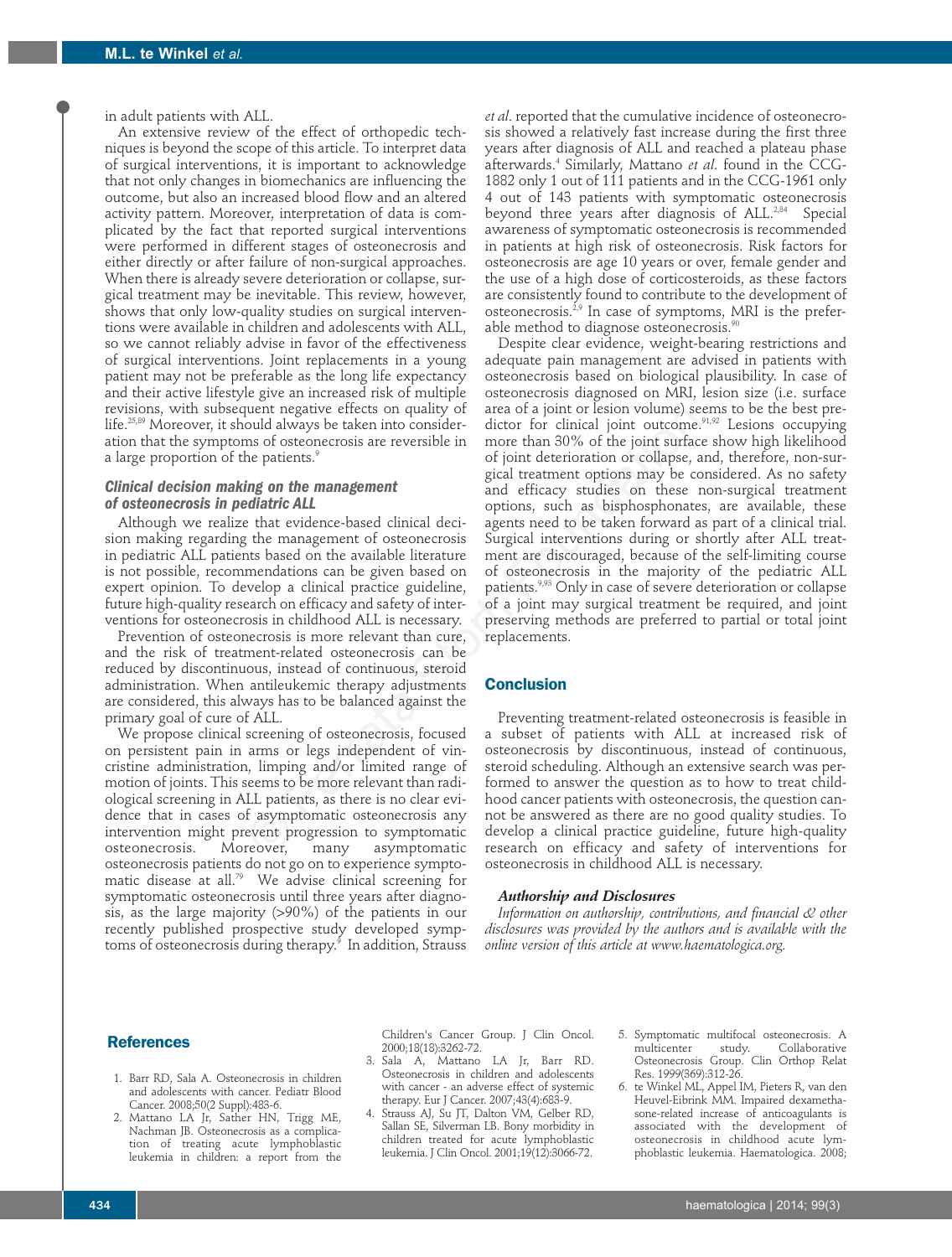93(10):1570-4.

- 7. Bernbeck B, Mauz-Korholz C, Zotz RB, Gobel U. Methylenetetrahydrofolate reductase gene polymorphism and glucocorticoid intake in children with ALL and aseptic osteonecrosis. Klin Padiatr. 2003;215(6):327- 31.
- 8. Patel B, Richards SM, Rowe JM, Goldstone AH, Fielding AK. High incidence of avascular necrosis in adolescents with acute lymphoblastic leukaemia: a UKALL XII analysis. Leukemia. 2008;22(2):308-12.
- 9. te Winkel ML, Pieters R, Hop WC, de Groot-Kruseman HA, Lequin MH, van der Sluis IM, et al. Prospective study on incidence, risk factors, and long-term outcome of osteonecrosis in pediatric acute lymphoblastic leukemia. J Clin Oncol. 2011;29(31):4143- 50.
- 10. de Bont JM, Holt B, Dekker AW, van der Does-van den Berg A, Sonneveld P, Pieters R. Significant difference in outcome for adolescents with acute lymphoblastic leukemia treated on pediatric vs adult protocols in the Netherlands. Leukemia. 2004;18(12):2032-5.
- 11. National Cancer Institute Common Terminology Criteria for adverse events, version 3.0. Aug. 2006. Available from: http://ctep.cancer.gov/protocolDevelopmen t.
- 12. Harris WH. Traumatic arthritis of the hip after dislocation and acetabular fractures: treatment by mold arthroplasty. An endresult study using a new method of result evaluation. J Bone Joint Surg Am. 1969;51(4): 737-55.
- 13. D'Aubigne RM, Postel M. Function al results of hip arthroplasty with acrylic prosthesis. J Bone Joint Surg Am. 1954;36-A(3):451-75.
- 14. Ficat RP. Idiopathic bone necrosis of the femoral head. Early diagnosis and treatment. J Bone Joint Surg Br. 1985;67(1):3-9.
- 15. ARCO (Association for Research on Osseous Circulation) Committee on Terminology and Staging. ARCO Newslett 1992;4:41-46.
- 16. Clar H, Pascher A, Kastner N, Gruber G, Robl T, Windhager R. Matrix-assisted autologous chondrocyte implantation into a 14cm(2) cartilage defect, caused by steroidinduced osteonecrosis. Knee. 2010;17(3): 255-7.
- 17. Greggio NA, Pillon M, Varotto E, Zanin A, Talenti E, Palozzo AC, et al. Short-term bisphosphonate therapy could ameliorate osteonecrosis: a complication in childhood hematologic malignancies. Case Report Med. 2010;2010:206132.
- 18. Muller I, Vaegler M, Holzwarth C, Tzaribatchev N, Pfister SM, Schutt B, et al. Secretion of angiogenic proteins by human multipotent mesenchymal stromal cells and their clinical potential in the treatment of<br>avascular osteonecrosis. Leukemia. osteonecrosis. 2008;22(11):2054-61.
- 19. Kotecha RS, Powers N, Lee SJ, Murray KJ, Carter T, Cole C. Use of bisphosphonates for the treatment of osteonecrosis as a complication of therapy for childhood acute lymphoblastic leukaemia (ALL). Pediatr Blood Cancer. 2010;54(7):934-40.
- 20. Bernbeck B, Christaras A, Krauth K, Lentrodt S, Strelow H, Schaper J, et al. Bone marrow oedema and aseptic osteonecrosis in children and adolescents with acute lymphoblastic leukaemia or non-Hodgkin-lymphoma treated with hyperbaric-oxygentherapy (HBO): an approach to cure? -- BME/AON and hyperbaric oxygen therapy as a treatment modality. Klin Padiatr. 2004;216(6):370-8.
- 21. Gortz S, De Young AJ, Bugbee WD. Fresh osteochondral allografting for steroid-associated osteonecrosis of the femoral condyles. Clin Orthop Relat Res. 2010;468(5):1269-78.
- 22. Wells L, Hosalkar HS, Crawford EA, Agrawal N, Goebel J, Dormans JP. Thorough debridement under endoscopic visualization with bone grafting and stabilization for femoral head osteonecrosis in children. J Pediatr Orthop. 2009;29(4):319-26.
- 23. Nguyen T, Zacharin MR. Pamidronate treatment of steroid associated osteonecrosis in young patients treated for acute lymphoblastic leukaemia--two-year outcomes. J Pediatr Endocrinol Metab. 2006;19(2):161-7.
- Jager M, Zilkens C, Westhoff B, Jelinek EM, Kozina G, Krauspe R. Efficiency of iloprost treatment for chemotherapy-associated osteonecrosis after childhood cancer. Anticancer Res. 2009;29(8):3433-40.
- 25. Karimova EJ, Rai SN, Wu J, Britton L, Kaste SC, Neel MD. Femoral resurfacing in young patients with hematologic cancer and osteonecrosis. Clin Orthop Relat Res. 2008;466(12):3044-50.
- 26. Leblicq C, Laverdiere C, Decarie JC, Delisle JF, Isler MH, Moghrabi A, et al. Effectiveness of pamidronate as treatment of symptomatic osteonecrosis occurring in children treated for acute lymphoblastic leukemia. Pediatr Blood Cancer. 2013;60(5):741-7. 2003, 10001<br>S2004-501 and the state of the state of the state of the state of the state of the state of parameters of the state of the state of the state of the state of the state of the state of the state of the state of
	- 27. Padhye B, Dalla-Pozza L, Little DG, Munns CF. Use of zoledronic acid for treatment of chemotherapy related osteonecrosis in children and adolescents: A retrospective analysis. Pediatr Blood Cancer. 2013;60(9):1539-45.
	- 28. Inoue K, Suenaga N, Oizumi N, Tanaka Y, Minami A. A vascularized scapular graft for juvenile osteonecrosis of the humeral head. J Shoulder Elbow Surg. 2012;21(4):e9-e13.
	- 29. Sabharwal S, MacLeod R. Ilizarov hip reconstruction for the management of advanced osteonecrosis in an adolescent with leukemia. J Pediatr Orthop B. 2012;21(3): 252-9.
	- 30. McQuade M, Houghton K. Use of bisphosphonates in a case of Perthes disease. Orthop Nurs. 2005;24(6):393-8.
	- 31. Ramachandran M, Ward K, Brown RR, Munns CF, Cowell CT, Little DG. Intravenous bisphosphonate therapy for traumatic osteonecrosis of the femoral head in adolescents. J Bone Joint Surg Am. 2007;89(8):1727-34.
	- 32. Hernigou P, Galacteros F, Bachir D, Goutallier D. Deformities of the hip in adults who have sickle-cell disease and had avascular necrosis in childhood. A natural history of fifty-two patients. J Bone Joint Surg Am. 1991;73(1):81-92.
	- 33. Bernbeck B, Krauth KA, Scherer A, Engelbrecht V, Gobel U. Aseptic osteonecrosis in a child with nephroblastoma healed by hyperbaric oxygen therapy. Med Pediatr Oncol. 2002;39(1):47-8.
	- 34. Scherer A, Engelbrecht V, Bernbeck B, May P, Willers R, Gobel U, et al. MRI evaluation of aseptic osteonecrosis in children over the course of hyperbaric oxygen therapy. Rofo. 2000;172(10):798-801.
	- 35. Chan BK, Bell SN. Bilateral avascular necrosis of the humeral trochleae after chemotherapy. J Bone Joint Surg Br. 2000;82(5):670-2.
	- 36. Yoshimura I, Naito M, Kanazawa K, Takeyama A, Karashima H, Ida T, et al. Arthroscopic treatment for an osteochondral defect of the talus after necrosis associated with acute lymphoblastic leukaemia: a case report. J Foot Ankle Surg. 2010;16(4):e88-90.
	- 37. Styles LA, Vichinsky EP. Core decompres-

sion in avascular necrosis of the hip in sickle-cell disease. Am J Hematol. 1996;52(2): 103-7.

- 38. Guven M, Unay K, Bes C, Poyanli O, Akman B. Hip osteonecrosis in Cushing's disease treated with bone-preserving procedures. J Orthop Sci. 2009;14(5):662-5.
- 39. Lowrie AG, Rao K, Nanu A, Erdmann MW. Reversed flow lateral circumflex femoral vessels as recipients for free fibular grafting in treatment of femoral head osteonecrosis. Microsurgery. 2010;30(1):19-23.
- 40. Oh CW, Rodriguez A, Guille JT, Bowen JR. Labral support shelf arthroplasty for the early stages of severe Legg-Calve-Perthes disease. Am J Orthop (Belle Mead NJ). 2010;39(1):26-9.
- 41. Pecquery R, Laville JM, Salmeron F. Legg-Calve-Perthes disease treatment by augmentation acetabuloplasty. Orthop Traumatol Surg Res. 2010;96(2):166-74.
- 42. Conroy E, Sheehan E, P OC, Connolly P, McCormack D. Triple pelvic osteotomy in Legg-Calve-Perthes disease using a single anterolateral incision: a 4-year review. J Pediatr Orthop B. 2010;19(4):323-6.
- 43. Notzli HP, Chou LB, Ganz R. Open-reduction and intertrochanteric osteotomy for osteonecrosis and extrusion of the femoral head in adolescents. J Pediatr Orthop. 1995;15(1):16-20.
- 44. Sponer P, Kucera T. Remodelling of the femoral head after proximal femoral osteotomy for avascular necrosis associated with slipped capital femoral epiphysis. Bratisl Lek Listy. 2010;111(7):410-3.
- 45. Beer Y, Smorgick Y, Oron A, Mirovsky Y, Weigl D, Agar G, et al. Long-term results of proximal femoral osteotomy in Legg-Calve-Perthes disease. J Pediatr Orthop. 2008;28(8): 819-24.
- 46. Sanchez Mesa PA, Yamhure FH. Percutaneous innominate pelvic osteotomy without the use of bone graft for femoral head coverage in children 2-8 years of age. J Pediatr Orthop B. 2010;19(3):256-63.
- 47. Shah H, Siddesh ND, Joseph B, Nair SN. Effect of prophylactic trochanteric epiphyseodesis in older children with Perthes' disease. J Pediatr Orthop. 2009;29(8):889-95.
- 48. Kim HK, da Cunha AM, Browne R, Kim HT, Herring JA. How much varus is optimal with proximal femoral osteotomy to preserve the femoral head in Legg-Calve-Perthes disease? J Bone Joint Surg Am. 2011;93(4):341-7.
- Minagawa H, Aiga A, Endo H, Mitani S, Tetsunaga T, Ozaki T. Radiological and clinical results of rotational acetabular osteotomy combined intertrochanteric osteotomy for avascular necrosis following treatment for developmental dysplasia of the hip. Acta Med Okayama. 2009;63(4):169-75.
- 50. Kucukkaya M, Kabukcuoglu Y, Ozturk I, Kuzgun U. Avascular necrosis of the femoral head in childhood: the results of treatment with articulated distraction method. J Pediatr Orthop. 2000;20(6):722-8.
- 51. Sudesh P, Bali K, Mootha AK, Dhillon MS, Saini R. Arthrodiastasis and surgical containment in severe late-onset Perthes disease: an analysis of 14 patients. Acta Orthop Belg. 2010;76(3):329-34.
- 52. Bizot P, Witvoet J, Sedel L. Avascular necrosis of the femoral head after allogenic bonemarrow transplantation. A retrospective study of 27 consecutive THAs with a minimal two-year follow-up. J Bone Joint Surg Br. 1996;78(6):878-83.
- 53. Iwai S, Sato K, Nakamura T, Okazaki M,